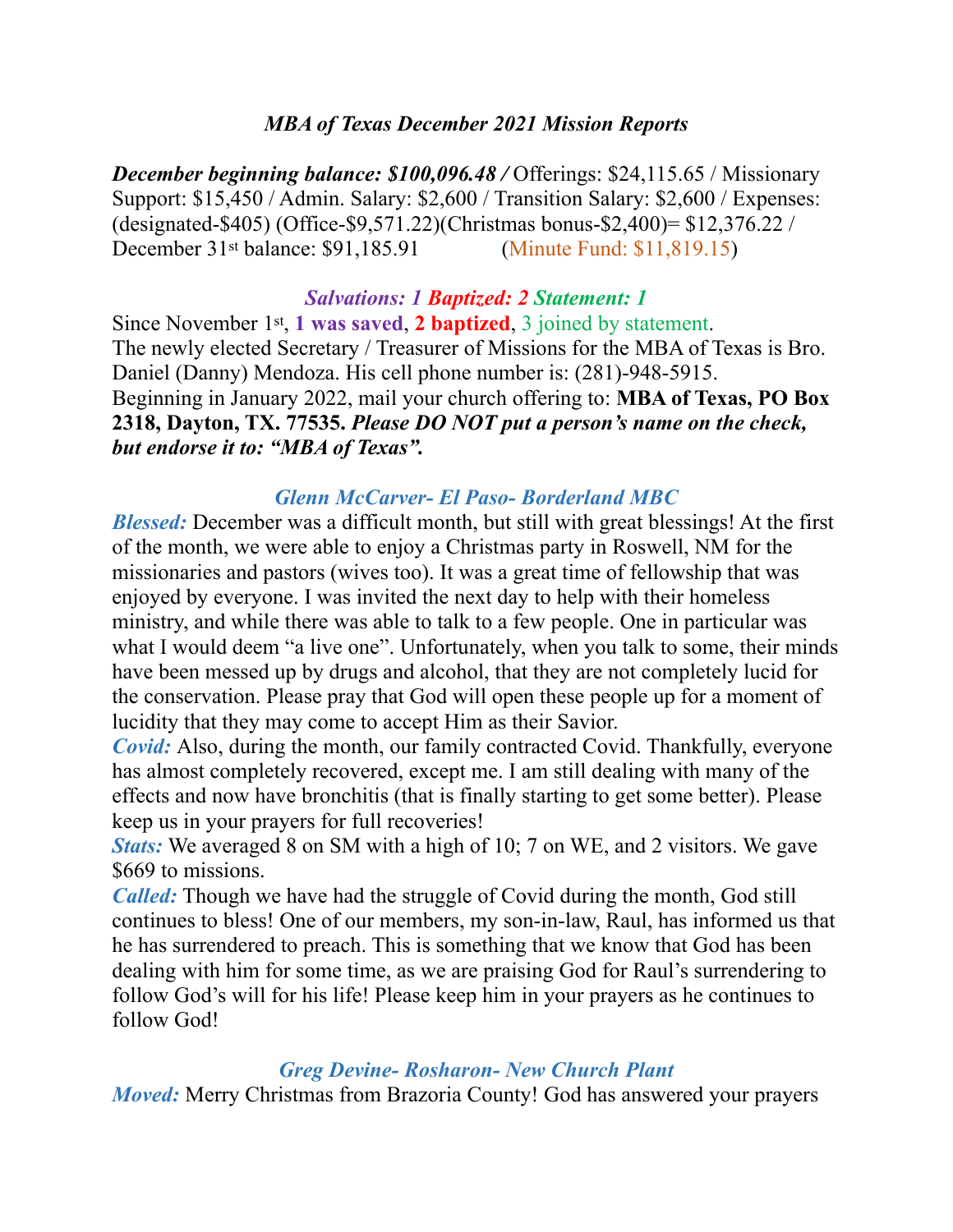for us and provided a transitional home in Lake Jackson. We are just minutes away from our target area for ministry, and from our sending church, There is still much work to be done in surveying the Rosharon area and understanding exactly where the anticipated development is going to take place, and God has brought us to a great place to have a local, first-hand perspective of how all of that is going to unfold. One of the best things about the house that God has provided for us is that there is no lease. So when the right place becomes available in our target area, we will be free to move there without breaking any contracts. Please pray for us in this transitional process.

*Help:* God blessed our moving weekend with safety, and with lots of help! Thank you to everyone who helped us load in North Texas, and to the members of Unity MBC, Alvin MBC, and Iglesia Bautista Betel who were there to help unload when we arrived with two U-Haul trucks and a trailer on Sunday evening the 12<sup>th</sup>. There were also some from Horizon Baptist Church who were ready to help on Monday morning, but the Sunday evening crew got everything unloaded, the trucks swept out, and all of the moving blankets folded and ready to turn in. God's people are the best! We had a great Christmas in our new home-for-now.

*Prayers & Guidance:* Now that we are in the area, we are looking forward to meeting with those who have reached out and expressed interest in being a part of this new work and the initial gatherings. God is moving on hearts and minds, and we need your prayers for His guidance to start bringing these people together. With my family on the south end of the target area, we have people to the north, south, east, and west of Rosharon who could join with us in the early days of this work as God moves them to do so. Please pray that the Lord would send laborers to this field.

#### *Victor Rice- San Antonio- Shiloh MBC*

*Covid:* Thanks to our Lord for His Greatness for getting us through the month of December. We experienced what other churches experienced last year with Covid, being a small congregation and having 4 being affected at different points. We are thankful the Lord spared my wife and son, for my wife had it very bad along with sister Mary Jane. We had one Wednesday evening service on group chat that we created with the membership and using other phones to have our visitors listening where we found all but two members was in attendance and a visitor. We closed the month with an outreach at Haven of Hope shelter, providing hot tamales, Spanish rice and hot cocoa. We served 75 meals, shared the gospel and sang Christmas carols to the homeless that are camping outside of the complex awaiting to get a cot inside. This was well received even with the law enforcement whom allowed us to serve.

*Stats:* We averaged 19 in SS; 21 in MW, 14 in EW, and 17 on WE. Our offering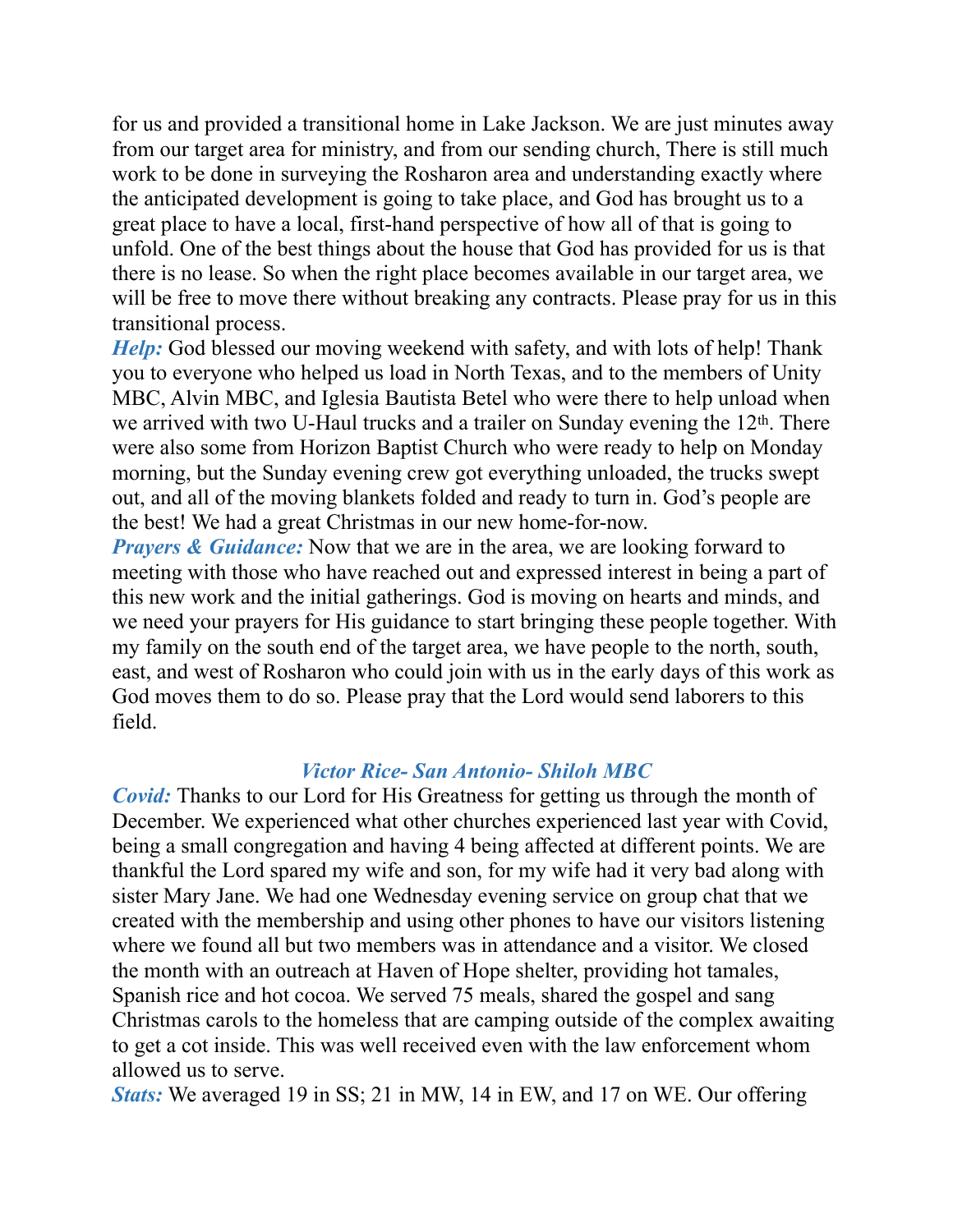was \$8,244.26 with \$1,200 paid on rent, and \$420 given to missions. *Eve:* We had a candlelight service on Christmas Eve where our newest members from Haven of Hope had a big part of the service. We have seen God transforming their lives and hope in Jesus Christ.

*Gifts:* We also hosted our Christmas luncheon for members and guests where we handed out coats, Bennie hats, and gifts for the children that we have coming from the homeless shelter and part of the funding was provided by Ridgecrest MBC in Levelland. They were so appreciative of the love that was shown to them. We are still being blessed with funds for our building fund, and have \$15,985 in the building fund currently.

## *David Smith- Mansfield- Lifeline BC*

*Baptized:* We welcome Anthony & Angela Guerrero by baptism. We are happy for these two following Christ and becoming part of lifeline Church.

*Dedication:* Recently Ricardo Guerrero opened his second business, "Gerrero Alignment & Muffler Shop" here in Mansfield. They asked me to come help dedicate their business to the Lord, along with a city councilman and other important people in his life. There was a grand opening and happy spirit among everyone. There were venues on the property and a great turnout of friends and family. We are so proud of this family as they follow Christ, being members of Lifeline Baptist Church.

*Stats:* We had **2 baptized**, with **1 saved**, and **1 joining by statement**. We averaged 20 in MW, and 10 in Small groups. Our offering was \$2,219 with \$1,470 given to missions and \$725 paid on rent.

*Program:* Our Christmas program was produced by Ricky and Debra Langford. It was a great program. We made a lot of wonderful memories. We also had a family and single photos taken of several. We thank God for the wonderful blessings of this Christmas season.

# *Larry Watson- Rockdale- Landmark MBC*

*Average:* This month we had a few weeks with higher than average attendance and a few with lower than average. That seems to be the trend considering travel and illness. We were able to gather for a fellowship meal on the  $12<sup>th</sup>$  following our morning service, it was a great time together, and we were thankful to have so many in attendance! We are hoping that we begin to see our afternoon and Wednesday services better attended in the coming months.

*Revival:* We are looking forward to the New Year! We voted, during a special meeting last Sunday, to move forward with a revival meeting, we are now in the planning stages. Please pray for us during the coming months, that we may be willing to submit to the Lord's will, and see true revival!